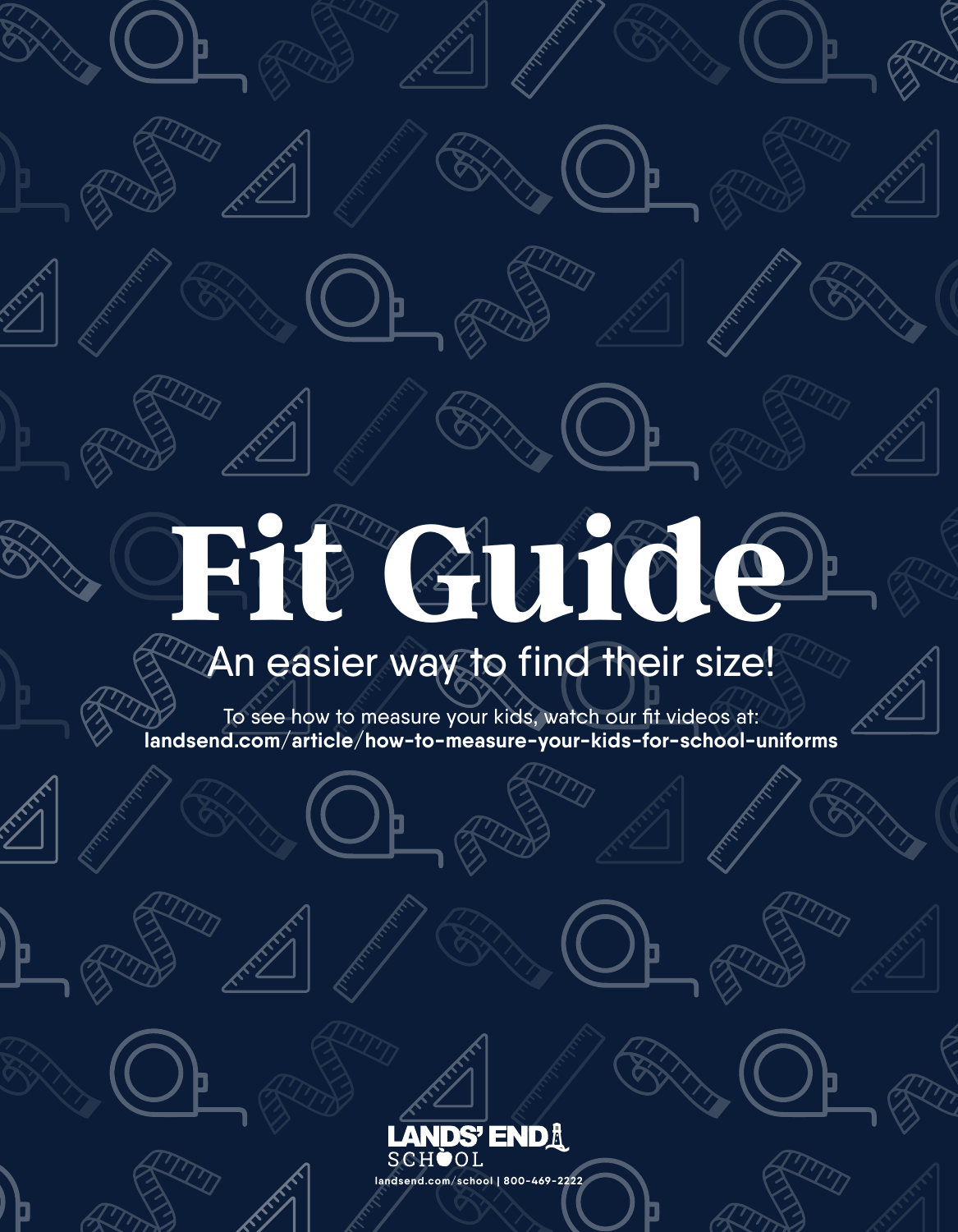# **How to order** *the right size:*

- 1. Kids grow fast, so measure your child every time you buy.
- 2. Remove bulky or heavy layers.
- 3. Begin with height; it's the best indicator to determine a child's size.
- 4. After height, a child's weight and/or waist measurement is the best gauge if your child needs an extended size (slim or plus).

# **Does my child need** *an extended size?*

- If you normally buy your child a size 12 to fit their waist, but the inseam is always too long, they may need a 10 Plus (10P). Here's why: a 10P will give them extra room around their waist, yet has a shorter inseam, for a better overall fit in the waist and length.
- If you normally buy your child a size 12 to fit their waist, but the inseam is always too short, they may need a 14 Slim (14S). Here's why: a 14S is slimmer through the waist, yet has a longer inseam, for a better overall fit in waist and length.

*\* Be sure to compare your child's measurements with the size chart, as they may need a different size in a slim or plus than their regular size.*

# **What to measure to get** *the right fit:*

**HEIGHT:** Without wearing any shoes, stand straight against a wall with both feet together. Measure from the floor to the top of the head.

**CHEST:** With your child's arms relaxed at their sides, measure the fullest part of their chest, keeping the tape parallel to the floor

**WAIST:** Measure at the natural waistline. Have child bend from side to side; where the body curves is the natural waistline.

**INSEAM:** Measure a similar pair of pants that fits your child well. Measure the pants from the crotch intersection down to the bottom of the pants.



| <b>GIRLS' REGULAR</b> |                  |                  |                 |                 |                |                 |                 |                 |                 |                 |                 |                 |                 |
|-----------------------|------------------|------------------|-----------------|-----------------|----------------|-----------------|-----------------|-----------------|-----------------|-----------------|-----------------|-----------------|-----------------|
| <b>Size</b>           | XXS <sub>2</sub> | XXS <sub>3</sub> | XS <sub>4</sub> | XS <sub>5</sub> | S <sub>6</sub> | S <sub>7</sub>  | <b>M8</b>       | L <sub>10</sub> | L <sub>12</sub> | <b>XL14</b>     | <b>XL16</b>     | <b>XXL18</b>    | <b>XXL 20</b>   |
| Height                | $33 - 35$        | $36 - 39$        | $40 - 42$       | $43 - 45$       | $46 - 48$      | $49 - 51$       | $52 - 54$       | $55 - 57$       | $58 - 60$       | $61 - 62$       | $62 - 63$       | $62 - 63$       | $62 - 63$       |
| Weight                | $28 - 30$        | $30 - 33$        | $34 - 38$       | $39 - 43$       | $42 - 48$      | $52 - 58$       | $61 - 68$       | $71 - 87$       | $85 - 95$       | $99 - 110$      | $109 - 120$     | $118 - 131$     | $128 - 142$     |
| Chest                 | $20\frac{1}{2}$  | 21               | 22              | 23              | 24             | 26              | 27              | $28\frac{1}{2}$ | 30              | $31\frac{1}{2}$ | $33\frac{1}{2}$ | $35\frac{1}{2}$ | $37\frac{1}{2}$ |
| Waist                 | 21               | $21\frac{1}{2}$  | 22              | $22\frac{1}{2}$ | 23             | $23\frac{1}{2}$ | $24\frac{1}{2}$ | 25              | 26              | 28              | 30              | 32              | 34              |
| Inseam                | 14               | $15\frac{5}{8}$  | $17\frac{1}{8}$ | $18\frac{3}{4}$ | $20\%$         | $23\frac{1}{8}$ | $24^{3}/8$      | 26              | $27\frac{5}{8}$ | $29\%$          | $29^{5}/8$      | $29\frac{5}{8}$ | $29\frac{5}{8}$ |

**GIRLS' PLUS** 

| <b>Size</b> | M <sub>8P</sub> | <b>L10P</b>     | L 12P           | <b>XL 14P</b>   | <b>XL 16P</b>   | XXL18P          | XXL 20P         |
|-------------|-----------------|-----------------|-----------------|-----------------|-----------------|-----------------|-----------------|
| Height      | $52 - 54$       | $55 - 57$       | $58 - 60$       | $61 - 62$       | $62 - 63$       | $62 - 63$       | $62 - 63$       |
| Weight      | $72 - 80$       | $81 - 90$       | $91 - 108$      | $109 - 120$     | $121 - 131$     | $132 - 142$     | $143 - 160$     |
| Chest       | 29              | 30              | 32              | $33\frac{3}{8}$ | 35              | $36\frac{1}{2}$ | 38              |
| Waist       | 28              | $28\frac{1}{2}$ | $30\frac{1}{2}$ | 32              | 34              | $35\frac{1}{2}$ | 37              |
| Inseam      | 24              | $25\frac{3}{8}$ | 27              | $28\frac{1}{2}$ | $28\frac{7}{8}$ | $28\frac{7}{8}$ | $28\frac{7}{8}$ |

**GIRLS' SLIM** 

| <b>Size</b> | <b>XS 4S</b>    | <b>XS 5S</b>    | <b>S 6S</b>     | <b>S7S</b>      | <b>M8S</b> | <b>L10S</b> | L 12S           | <b>XL14S</b>    | <b>XL16S</b>    | <b>XXL18S</b> | <b>XXL 20S</b>  |
|-------------|-----------------|-----------------|-----------------|-----------------|------------|-------------|-----------------|-----------------|-----------------|---------------|-----------------|
| Height      | $40 - 42$       | $43 - 45$       | $46 - 48$       | $49 - 51$       | $52 - 54$  | $55 - 57$   | $58 - 60$       | $61 - 62$       | $62 - 63$       | $62 - 63$     | $62 - 63$       |
| Weight      | $28 - 32$       | $33 - 37$       | $36 - 43$       | $44 - 52$       | $53 - 62$  | $63 - 79$   | $80 - 89$       | $90 - 104$      | $105 - 114$     | $115 - 125$   | $126 - 137$     |
| Chest       | 20              | 21              | 22              | 24              | 25         | 26          | $27\frac{1}{2}$ | 29              | $30\frac{1}{2}$ | 32            | 34              |
| Waist       | $19^{3}/4$      | $20\frac{1}{4}$ | $20^{3/4}$      | $21\frac{1}{4}$ | 22         | 23          | 24              | 25              | 26              | 27            | $28\frac{1}{2}$ |
| Inseam      | $17\frac{1}{8}$ | $18^{3}/4$      | $20\frac{1}{4}$ | $23\frac{1}{8}$ | $24^{3}/8$ | 26          | $27^{5}/8$      | $29\frac{1}{8}$ | $29^{5}/8$      | $29^{5}/8$    | $29^{5}/8$      |

*\*All measurements are in inches and pounds*

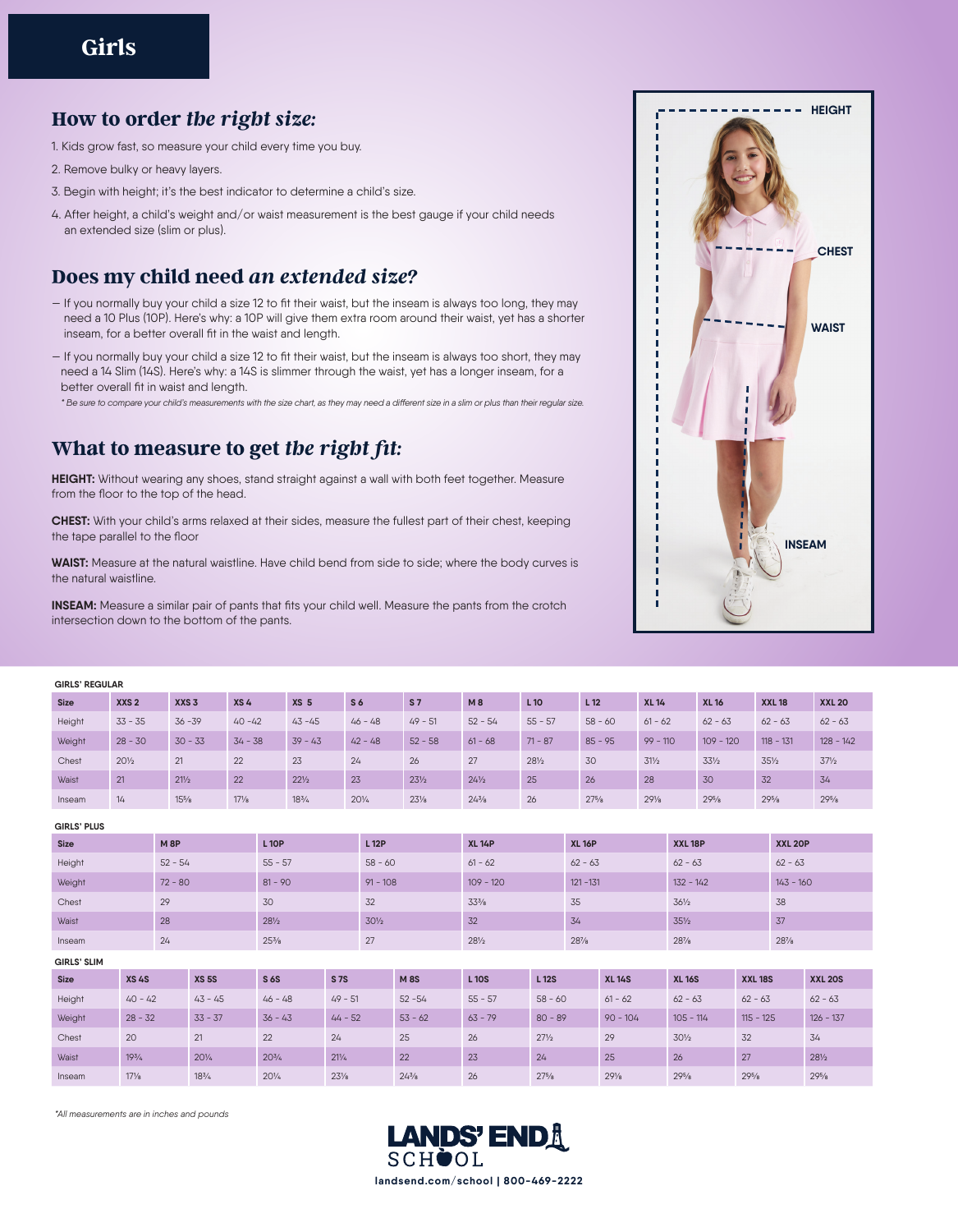# **What to measure to get** *the right fit for tops:*

**BUST/CHEST:** Measure around the fullest part of your chest, keeping the tape parallel to the floor. (Subtract 1" if you're measuring over clothes.)

**ARMS:** Place hand on hip. Start at center back of your neck; measure across the shoulder to the elbow and down to the wrist.

# **What to measure to get** *the right fit for bottoms:*

**WAIST:** Remove your belt and bend to your side. Where your body curves is your natural waist. Measure here even if you wear your pants lower.

**HIPS:** Stand with your legs shoulder-width apart. Measure the fullest part of your hip/thigh area. (Subtract 1" if you are measuring over clothes.)

**INSEAM:** Start where the insides of your legs meet and measure down the inner leg seam of your pants to your hem, or measure the inseam on your favorite pair of pants.

# **Blazer** *fit tips*

When you try on a blazer, shirt sleeves should end 1/2" to 1" past the blazer sleeves. The length should cover the backside, and the collar should reveal about ½" of your shirt collar.



### **WOMEN'S REGULAR**

| <b>Size</b>         | XXS 00                          | XXS O                           | XS <sub>2</sub>                 | <b>XS4</b>                      | S <sub>6</sub>                | S8                              | M 10                            | M 12            | L14                             | L <sub>16</sub>                 | <b>XL18</b>          |
|---------------------|---------------------------------|---------------------------------|---------------------------------|---------------------------------|-------------------------------|---------------------------------|---------------------------------|-----------------|---------------------------------|---------------------------------|----------------------|
| Bust                | 31                              | 32                              | 33                              | 34                              | 35                            | 36                              | 37                              | 381/2           | 40                              | 42                              | 44                   |
| Arm Length (reg)    | $29\frac{1}{4}$                 | $29\frac{1}{2}$                 | $29\frac{7}{8}$                 | $30\%$                          | $30\frac{1}{2}$               | $30\frac{3}{4}$                 | 31                              | $31\frac{3}{8}$ | $31\frac{5}{8}$                 | 32                              | 321/4                |
| Arm Length (petite) | $27^{3}/4$                      | 28                              | $28\frac{3}{8}$                 | $28\frac{5}{8}$                 | 29                            | $29\%$                          | $29\frac{1}{2}$                 | $29\frac{7}{8}$ | $30\frac{1}{8}$                 | $30\frac{1}{2}$                 | $30\frac{3}{4}$      |
| Arm Length (tall)   | 301/4                           | $30\frac{1}{2}$                 | $30\%$                          | $31\frac{1}{8}$                 | $31\frac{1}{2}$               | $31\frac{3}{4}$                 | 32                              | $32\frac{3}{8}$ | $32\frac{5}{8}$                 | 33                              | 331/4                |
| Waist               | $24\frac{1}{2} - 25\frac{1}{2}$ | $25\frac{1}{2} - 26\frac{1}{2}$ | $26\frac{1}{2} - 27\frac{1}{2}$ | $27\frac{1}{2} - 28\frac{1}{2}$ | $28\frac{1}{2}-29\frac{1}{2}$ | $29\frac{1}{2} - 30\frac{1}{2}$ | $30\frac{1}{2} - 31\frac{1}{2}$ | $32 - 33$       | $33\frac{1}{2} - 34\frac{1}{2}$ | $35\frac{1}{2} - 36\frac{1}{2}$ | $37 - 38\frac{1}{2}$ |
| <b>Hips</b>         | 34                              | 35                              | 36                              | 37                              | 38                            | 39                              | 40                              | $41\frac{1}{2}$ | 43                              | $44\frac{1}{2}$                 | $46\frac{1}{2}$      |

### **WOMEN'S PLUS**

| <b>Size</b>         | <b>OX 14W</b>                   | <b>1X16W</b> | <b>1X18W</b>    | <b>2X 20W</b>   | 2X 22W          | 3X 24W          | <b>3X 26W</b>   | <b>4X 28W</b>                   | <b>4X 30W</b>                   | 5X 32W                          | 5X 34W          |
|---------------------|---------------------------------|--------------|-----------------|-----------------|-----------------|-----------------|-----------------|---------------------------------|---------------------------------|---------------------------------|-----------------|
| Bust                | $42\frac{1}{2}$                 | 44           | 46              | 48              | 50              | 52              | 54              | 56                              | 58                              | 60                              | 62              |
| Arm Length (reg)    | $31\frac{3}{8}$                 | $31^{3}/4$   | $32\frac{1}{8}$ | $32\frac{1}{2}$ | $32\frac{7}{8}$ | $33\frac{1}{8}$ | $33\frac{3}{8}$ | $33\frac{1}{2}$                 | $33\frac{5}{8}$                 | 333/4                           | $33\frac{7}{8}$ |
| Arm Length (petite) | $29\frac{7}{8}$                 | 301/4        | $30\frac{5}{8}$ | 31              | $31\frac{3}{8}$ | $31\frac{5}{8}$ | $31\frac{7}{8}$ | 32                              | $32\frac{1}{8}$                 | $32\frac{1}{4}$                 | $32^{3}/8$      |
| Waist               | $36\frac{1}{2} - 37\frac{1}{2}$ | $38 - 39$    | $40 - 41$       | $42 - 43$       | $44 - 45$       | $46 - 47$       | $48 - 49$       | $50\frac{1}{2} - 51\frac{1}{2}$ | $53\frac{1}{2} - 54\frac{1}{2}$ | $55\frac{1}{2} - 56\frac{1}{2}$ | $58 - 59$       |
| <b>Hips</b>         | $44\frac{1}{2}$                 | 46           | 48              | 50              | 52              | 54              | 56              | 58                              | 60                              | 62                              | 64              |

*\*All measurements are in inches*

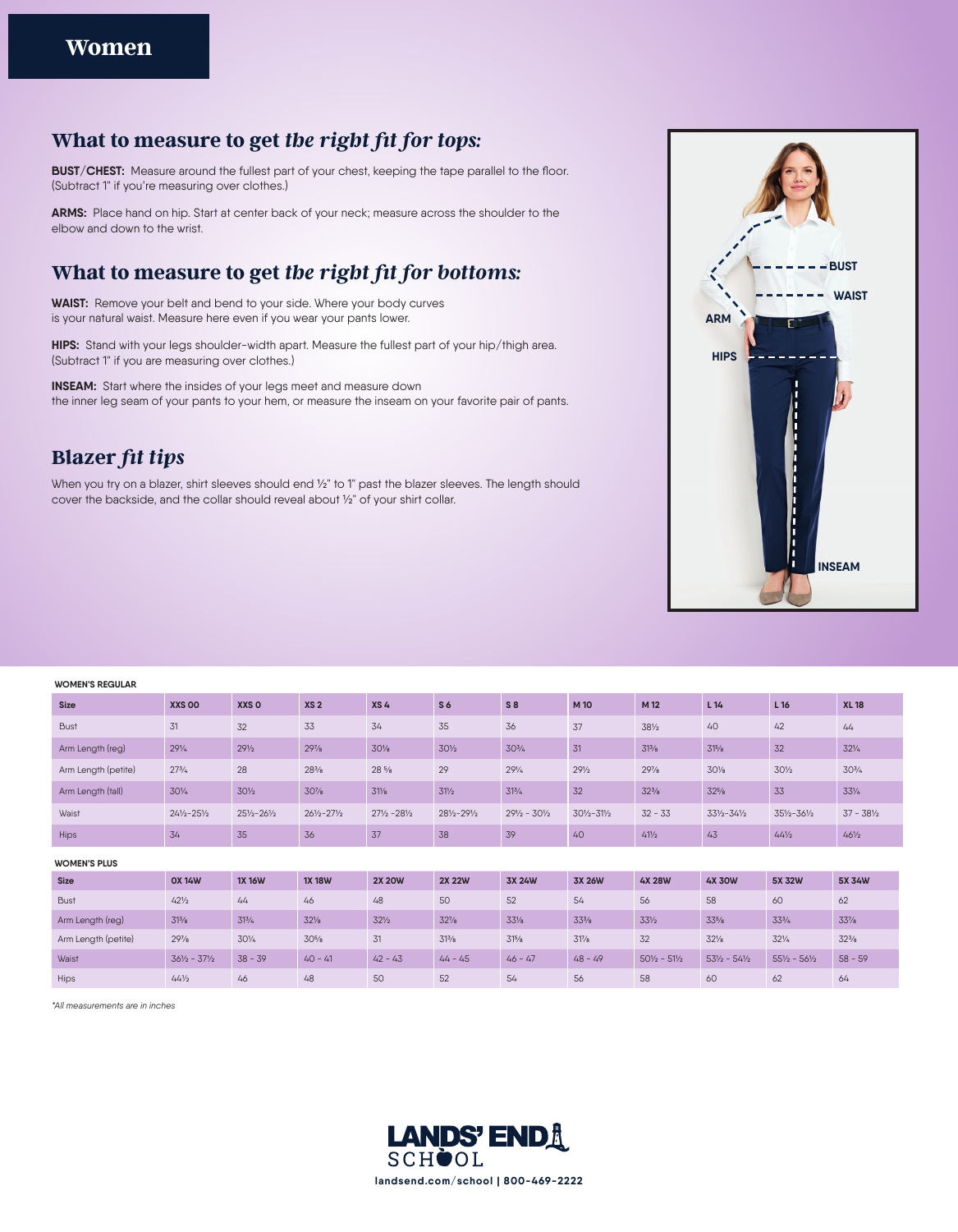## **How to order** *the right size:*

- 1. Kids grow fast, so measure your child every time you buy.
- 2. Remove bulky or heavy layers.
- 3. Begin with height; it's the best indicator to determine a child's size.
- 4. After height, a child's weight and/or waist measurement is the best gauge if your child needs an extended size (slim or plus).

# **Does my child need** *an extended size?*

- If you normally buy your child a size 12 to fit their waist, but the inseam is always too long, they may need a 10 Husky (10H). Here's why: a 10H will give them extra room around their waist, yet has a shorter inseam, for a better overall fit in the waist and length.
- If you normally buy your child a size 12 to fit their waist, but the inseam is always too short, they may need a 14 Slim (14S). Here's why: a 14S is slimmer through the waist, yet has a longer inseam, for a better overall fit in waist and length.

*\* Be sure to compare your child's measurements with the size chart, as they may need a different size in a slim or plus than their regular size.*

# **What to measure to get** *the right fit:*

**HEIGHT:** Without wearing any shoes, stand straight against a wall with both feet together. Measure from the floor to the top of the head.

**CHEST:** With your child's arms relaxed at their sides, measure the fullest part of their chest, keeping the tape parallel to the floor

**WAIST:** Measure at the natural waistline. Have child bend from side to side; where the body curves is the natural waistline.

**INSEAM:** Measure a similar pair of pants that fits your child well. Measure the pants from the crotch intersection down to the bottom of the pants.



| DUIS REGULAR |                  |                  |                 |                 |           |                 |                 |                 |                 |                 |                 |                 |                 |
|--------------|------------------|------------------|-----------------|-----------------|-----------|-----------------|-----------------|-----------------|-----------------|-----------------|-----------------|-----------------|-----------------|
| <b>Size</b>  | XXS <sub>2</sub> | XXS <sub>3</sub> | XS <sub>4</sub> | XS <sub>5</sub> | S6        | S <sub>7</sub>  | M8              | L10             | L <sub>12</sub> | <b>XL 14</b>    | <b>XL16</b>     | <b>XXL18</b>    | <b>XXL 20</b>   |
| Height       | $33 - 35$        | $36 - 39$        | $40 - 42$       | $43 - 45$       | $46 - 47$ | $48 - 49$       | $50 - 53$       | $54 - 56$       | $57 - 59$       | $60 - 62$       | $63 - 65$       | $66 - 67$       | $68 - 69$       |
| Weight       | $27 - 29$        | $30 - 33$        | $34 - 38$       | $39 - 42$       | $43 - 48$ | $49 - 54$       | $55 - 67$       | $68 - 80$       | $81 - 94$       | $95 - 108$      | $109 - 120$     | $121 - 132$     | $133 - 145$     |
| Chest        | $20\frac{1}{2}$  | 21               | 22              | 23              | 24        | $25\frac{1}{2}$ | $26\frac{1}{2}$ | $27\frac{1}{2}$ | $28\frac{1}{2}$ | $30\frac{1}{2}$ | 32              | $33\frac{1}{2}$ | 35              |
| Waist        | 20               | $20\frac{1}{2}$  | 22              | $22\frac{1}{2}$ | 23        | $23\frac{1}{2}$ | $24\frac{1}{2}$ | $25\frac{1}{2}$ | $26\frac{1}{2}$ | 28              | $29\frac{1}{2}$ | 31              | $32\frac{1}{2}$ |
| Inseam       | 14               | $14^{5}/8$       | $17\frac{1}{8}$ | $18^{3}/4$      | $20\%$    | $23\frac{1}{4}$ | $24\frac{1}{4}$ | 25              | $27^{3}/8$      | $29^{3}/4$      | 31              | $31\frac{1}{8}$ | $31^{3}/4$      |

**BOYS' HUSKY** 

**BOYS' REGULAR** 

| <b>Size</b>       | <b>M 8H</b>     |                 | L 10H           |                 | L 12H           |                 | <b>XL 14H</b>   |                 | <b>XL 16H</b>   |                 | XXL18H          |                 | XXL 20H         |                 |
|-------------------|-----------------|-----------------|-----------------|-----------------|-----------------|-----------------|-----------------|-----------------|-----------------|-----------------|-----------------|-----------------|-----------------|-----------------|
| Height            | $50 - 53$       |                 | $54 - 56$       |                 | $57 - 59$       |                 | $60 - 62$       |                 | $63 - 65$       |                 | $66 - 67$       |                 | $68 - 69$       |                 |
| Weight            | $62 - 75$       |                 | $76 - 93$       |                 | $94 - 105$      |                 | $106 - 119$     |                 | $120 - 134$     |                 | $135 - 148$     |                 | $149 - 161$     |                 |
| Chest             | $27\frac{1}{2}$ |                 | 29              |                 | 31              |                 | 33              |                 | 35              |                 | $36\frac{1}{2}$ |                 | 38              |                 |
| Waist             | $25\frac{1}{2}$ |                 | $30\frac{1}{2}$ |                 | 321/4           |                 | $34\frac{1}{4}$ |                 | $36\frac{1}{4}$ |                 | $37\frac{1}{2}$ |                 | $38\frac{3}{4}$ |                 |
| Inseam            | $22\frac{1}{8}$ |                 | $24^{5}/8$      |                 | $27\frac{1}{8}$ |                 | $28\frac{5}{8}$ |                 | $30\%$          |                 | $30\%$          |                 | $31\frac{5}{8}$ |                 |
| <b>BOYS' SLIM</b> |                 |                 |                 |                 |                 |                 |                 |                 |                 |                 |                 |                 |                 |                 |
| <b>Size</b>       | <b>XS 4S</b>    | <b>XS 5S</b>    | S <sub>6S</sub> | <b>S7S</b>      |                 | <b>M8S</b>      | <b>L10S</b>     | L 12S           |                 | <b>XL 14S</b>   | <b>XL 16S</b>   | <b>XXL 18S</b>  |                 | <b>XXL 20S</b>  |
| Height            | $40 - 42$       | $43 - 45$       | $46 - 47$       | $48 - 49$       |                 | $50 - 53$       | $54 - 56$       | $57 - 59$       |                 | $60 - 62$       | $63 - 65$       | $66 - 67$       |                 | $68 - 69$       |
| Weight            | $28 - 32$       | $33 - 36$       | $37 - 42$       | $43 - 47$       |                 | $48 - 58$       | $59 - 71$       | $72 - 83$       |                 | $84 - 96$       | $97 - 109$      | $110 - 122$     |                 | $123 - 135$     |
| Chest             | $20^{3}/4$      | $21^{3}/4$      | $22^{3}/4$      | $23\frac{3}{4}$ |                 | 251/4           | $26^{3}/4$      | 281/4           |                 | $29^{3}/4$      | $31\frac{1}{4}$ | $32^{3}/4$      |                 | $34\frac{1}{4}$ |
| Waist             | $19^{3}/_{4}$   | $20\frac{1}{2}$ | $20^{3}/4$      | $21\frac{1}{4}$ |                 | $21\frac{1}{2}$ | $22\frac{1}{2}$ | $23\frac{1}{2}$ |                 | $24\frac{1}{2}$ | $25\frac{1}{2}$ | $26\frac{1}{2}$ |                 | $28\frac{1}{2}$ |
| Inseam            | $17\frac{1}{8}$ | $18^{3}/4$      | 201/4           | $20^{3}/4$      |                 | $22\frac{1}{4}$ | $24^{3}/4$      | $27\frac{1}{4}$ |                 | $28^{3}/4$      | 301/4           | 31              |                 | $31^{3}/4$      |

*\*All measurements are in inches and pounds*